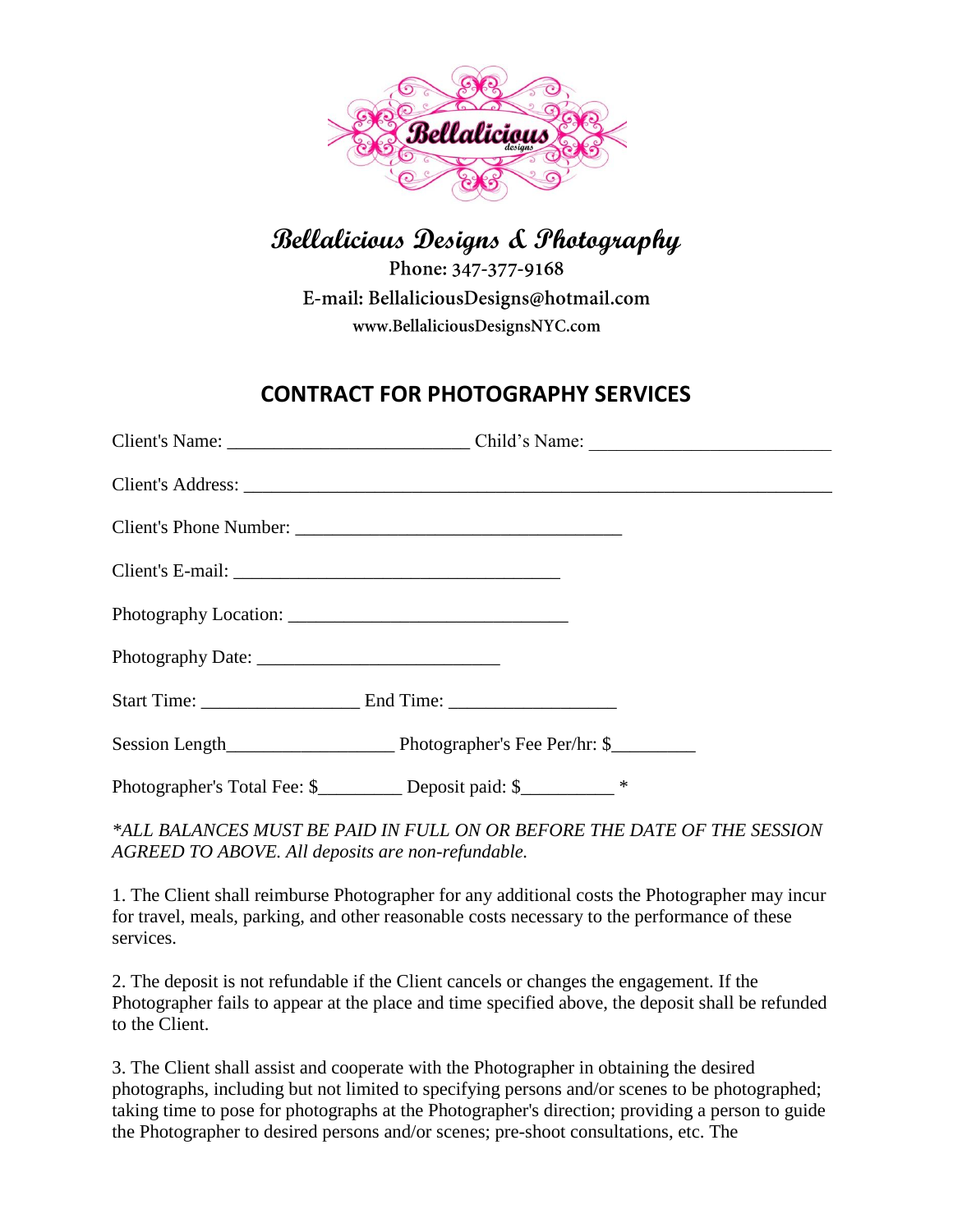Photographer shall not be responsible for photographs not taken as a result of the Client's failure to provide reasonable assistance or cooperation.

4. The Photographer retains copyright in the photographs, and hereby grants the Client unlimited but non-exclusive rights to use or reproduce the photographs for which the Client pays.

5. A CD of images and prints may be purchase at an additional cost. Please ask the photographer for current promotions and pricing.

## **Terms and Conditions**

- 1. It is understood that this Photographer/Studio is the exclusive official photographer retained to perform the photographic services requested on this Contract.
- 2. Studio/Photographer may substitute another photographer to take the photographs in the event of Studio/Photographer's illness or of scheduling conflicts. In the event of such substitution, Studio/Photographer warrants that the photographer taking the photographs shall be a competent professional.
- 3. No part of any order, including previews, will be delivered until the balance is paid in full.
- 4. The Studio/Photographer reserves the right to edit or use images created under this contract for advertising, display, publication, or other purposes. The client signing this contract warrants that he/she has actual authority to agree to the use of the likeness of all persons included in the portrait in this manner and shall indemnify and defend the Studio/Photographer in the event of litigation arising out of such use. Negatives, digital files, and previews remain the exclusive property of this Studio/Photographer.
- 5. Upon signature, the Studio/Photographer shall reserve the time and date agreed upon. Unless the Studio is able to fully replace the cancelled reservation, all sitting fees and deposits are non-refundable, even if the portrait is rescheduled or cancelled for any reason other than inclement weather.
- 6. If, in the opinion of photographer, inclement weather or other adverse conditions prevent the creation of a portrait meeting the artistic standards of the Studio/Photographer, the photographer may elect to use an alternative location or reschedule the portrait.
- 7. If the Studio/Photographer cannot perform this contract due to fire or other casualty, strike, act of God, or other cause beyond the control of the parties, or due to photographer's illness or emergency, then the photographer shall return any deposit or sitting fee to the client but shall have no further liability with respect to the Contract. This limitation on liability shall also apply in the event that photographic materials are damaged in processing, lost through camera or media malfunction, lost in the mail, or otherwise lost or damaged without fault on the part of the photographer. In the event that the Studio/Photographer fails to perform for any other reason, the Studio/Photographer shall not be liable for any amount in excess of the retail value of the Client's order.
- 8. Client is aware that color dyes in photography may fade or discolor over time due to the inherent qualities of the dyes, and Client releases the Photographer from any liability for any claims whatsoever based upon fading or discoloration due to such inherent qualities.
- 9. The charges in the Contract are based on the Studio/Photographer's Standard Price List. This price list is adjusted periodically and future orders shall be charged at the prices in effect at the time when the order is placed.
- 10. NOTICE OF COPYRIGHT: It is ILLEGAL to copy or reproduce these photographs or videos elsewhere without Studio/Photographer's permission and violators of this Federal Law shall be subjected to its civil and criminal penalties.
- 11. This Contract incorporates the entire understanding of the parties. Any modification of this Contract must be in writing and signed by both parties.